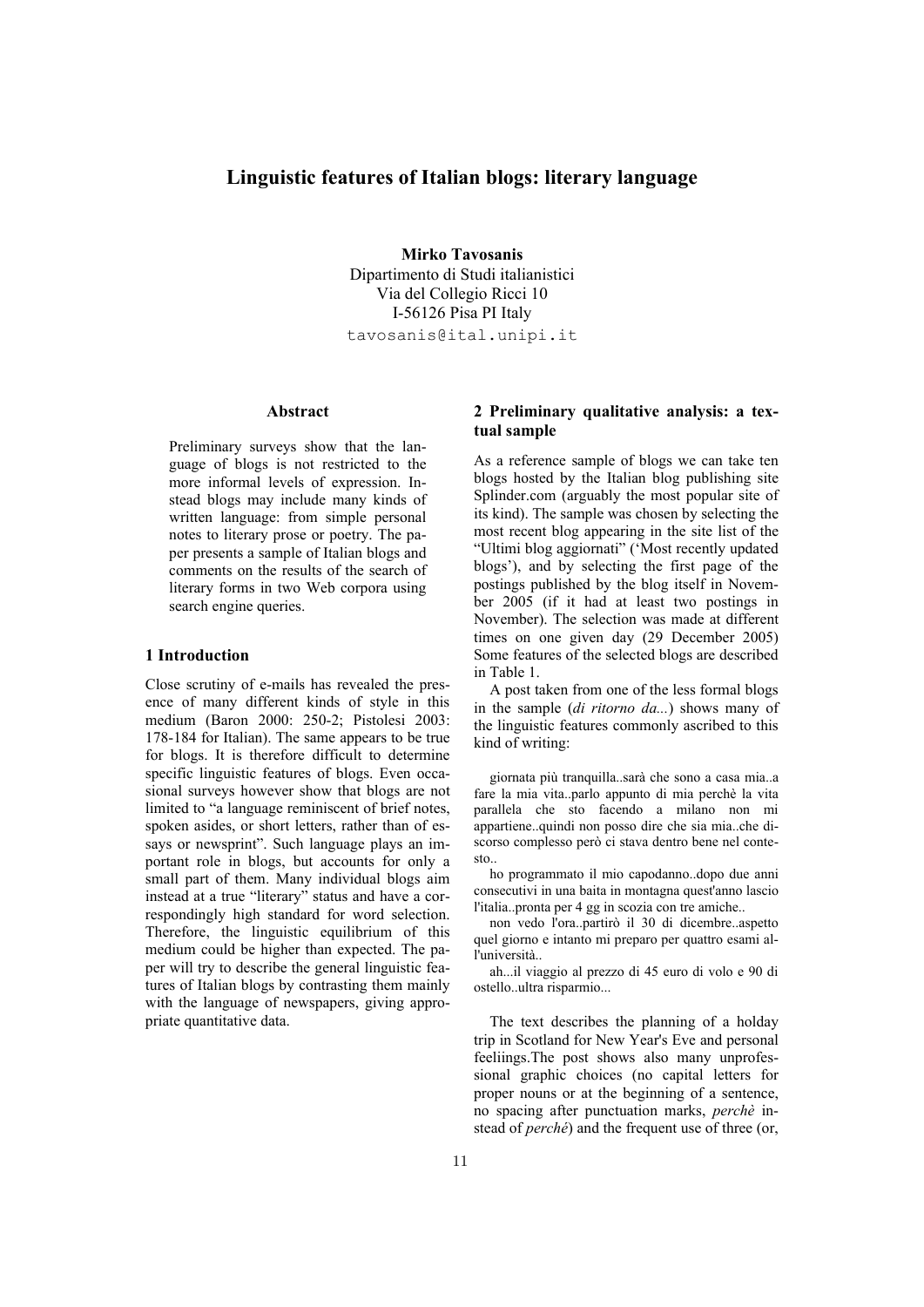wrongly, two) suspension points. The latter feature, also illustrated in Table 1, is considered one of the most common features of blogs and in this case it is surely used to give a feeling of "spoken language" to the text.

The language of the other blogs in the sample is, instead, very different. Suspension points are used in the blog *SoleLuna* in order to create highpitched literary texts. This is a kind of lyrical description of a problematic relationship:

Cancelli i tuoi passi nell'ombra di te stesso e scompari e compari quando e come più ti aggrada... Ed io mi lascio prendere dai pensieri e mi lascio intorpidire dai ricordi... Mi rivesto di te.. di noi.. Ho freddo.. Cerco di scaldarmi con il ricordo di un amore... Non ti amo. Amo il ricordo di quello che eravamo... E mi sfuggono via dalla mente le sensazioni e scivolano via gli odori.. si sbiadiscono i sapori... Tutto diventa la sfumatura del proprio colore.. la parodia, la beffa... Cerco di palpare le immagini e faccio attenzione a non sgualcirle.. più di quanto non lo sia io...

This kind of lyric language is heavily based upon the use of literary forms ("ti aggrada"), complex rhetorical constructions, "*-d* eufonica" and so on.

Midway between these two extremes we can find blogs like *Incontrista*. The posts of this blog are written in a language echoing newspaper editorials and brilliant prose. Significantly, they make no use of suspension points, as in this sectione (where the author contrasts the average psychological differences between female bloggers and female subscribers of dating sites):

E' quindi un fatto ancora che le splinderine sono mediamente delle ragazze migliori delle meetiche proprio per questo motivo. Hanno capacità, caratteristiche e aspetti che a me piacciono, come la voglia di esprimersi, di raccontare, di scrivere, di comunicare, di leggere, di scegliere, di assumere posizioni critiche. Le splinderine fanno parte della fascia più esperta e innovativa degli utenti internet, quelli che ne fanno un utilizzo più consapevole, e che hanno una cultura più elevata della media. Le splinderine sono donne che hanno qualcosa da dire e vogliono compagni di alto livello con cui cercano il confronto serrato e accettano anche lo scontro.

It seems that none of those kinds of language could today claim to be the main model for blog writing. Free expression, literary prose and newspaper writing seem to co-exist without a clear dominant position. Of course, however, those impressions can be given substance only through extension of the field of search to a large set of blogs. This is partly made possible by the use of modern search engines.

## **3 Quantitative analysis of large corpora using search engines**

Some linguistic features of blogs can now be probed and measured using search engines. For instance, preliminary searches show that from the orthographical point of view Italian blogs are much more correct than the average of the Italian web and that they are edited at least as well as online newspapers (Tavosanis in print b). Other indicators related to the use of "neo-standard" Italian forms (Berruto 1987) in the field of personal pronouns and demonstratives suggest a kinship between blogs and newspapers (Tavosanis in print a).

According to those searches, the main differences between blog posts and newspaper articles are not linked to writing accuracy or to different morphological choices. We can therefore assume as a working hypothesis that the main differences between blogs and newspapers in fact relate to lexicon and syntax.

The syntactic status of many blogs is probably well represented by the textual samples chosen above (widespread use of suspension points being the most conspicuous feature). However, close survey of this level can probably be obtained only through the encoding of a wide corpus with syntactic tagging.

The lexical features of blogs can instead be studied through simple search engine analysis (see again Tavosanis in print a and b for details of this method). Newspaper editing in Italy, enforced by a strong tradition and dedicated staff, excludes words considered too expressive (apart from those acknowledged by the same tradition: Bonomi 2002). Blogs, on the other hand, can include forms taken from every level of linguistic use. We can therefore expect that both literary and low forms are more used in blogs than in newspapers.

Two Web corpora were then selected: the web site of the newspaper *La Repubblica*, indexed and queried through the Google interface  $(= R)$ , and the whole of the blogs indexed in the beta version of Blogsearch.google.com (= B). Of course, no exact data are available on the consistency of the two collections and the number of tokens indexed. The two corpora seem however roughly equal in size: the search of a common word like *questo* gives 427,000 occurrences in R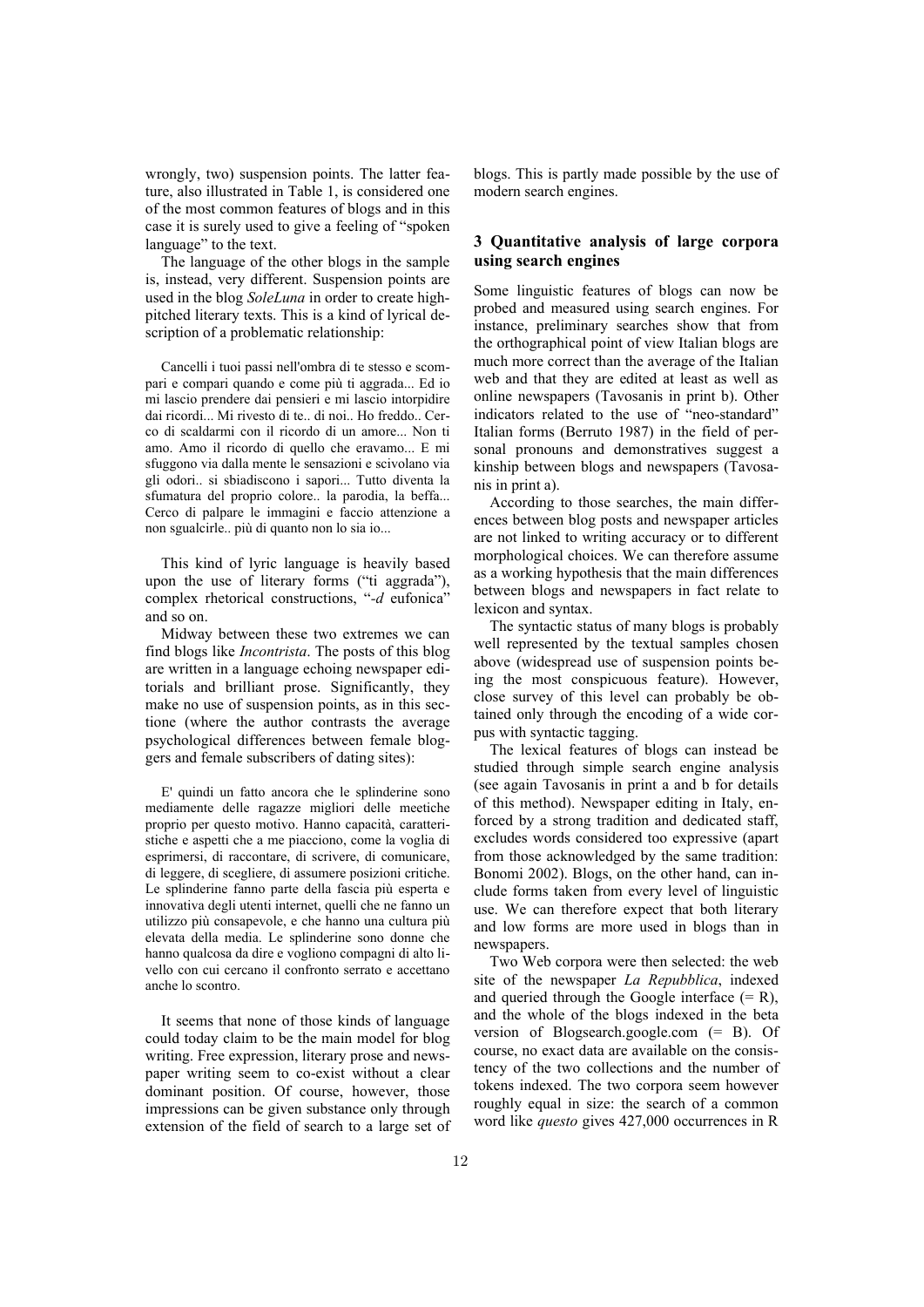and 467,000 in B; the search of *quello* 209,000 (R) and 257,608 occurrences (B); the search of *lui* 118,000 (R) and 159,970 occurrences (B); and so on. Of course, since word frequency is strongly correlated with the style and topic of the texts (for the Italian situation see Bortolini 1971: XIV-XV; Voghera 1993), this assessment cannot be considered an exact estimate. It does however give a preliminary quantitative estimate.

The highest frequency of vulgar words in the B corpus is of course undisputed, since newspaper editing is a strong barrier against this kind of language, and it needs no particular demonstration, e.g., we can find 30,310 occurrences of the word *cazzo* in B against 278 in R, and so on.

It is more difficult to demonstrate the highest frequency of literary language, which in the Italian tradition has a wide and varied lexicon. The abundance of synonyms and dispersion of forms lead one to focus searches on large groups of "weak" words instead of a limited set of "strong" words.

Next the list of "literary" verbs beginning with the letters *b*, *e* and *v* in the De Mauro (2000) dictionary was selected for analysis. The chosen verbs were 31 (*b-*), 47 (*e-*) and 49 (*v-*). Many of them also had non-literary uses and/or coincided with other Italian words: therefore only the words without homographs were used for the search, where every meaning recorded in the dictionary was marked at least as "obsolete" (code OB), "literary" (LE) or "bureaucratic" (BU). This left 23 (*b-*), 28 (*e-*) and 21 (*v-*) verbs. The two corpora were then searched for the infinitive forms of the verbs. Many of them did not appear at all: *baiare*, *balbuzzire*, *ballonzare* (1 occurrence in a text written in the dialect of Naples), *basciare*, *benedicere* (2 occurrences in two texts written in the dialect of Naples), *biancicare*, *biastemiare*, *blasmare*, *bombire*, *botare*, *botarsi*, *bravare*, *buccinare*, *bulicare*, *ebere*, *ecclissare*, *educere*, *enfiare*, *enfiarsi*, *escomunicare*, *escuotere*, *escusare*, *esinanire*, *espedire*, *esseguire*, *esterminare*, *estollere*, *estollersi*, *estorre*, *estruere*, *estruare*, *esturbare*, *esurire*, *evellere*, *evenire*, *vagheggiarsi*, *vanare*, *vengiare*, *vengiarsi*, *verberare*, *verdicare*, *verdire*, *vernare*, *verzicare*, *vilificare* and *vincire*.

The search also revealed that a verb marked in the dictionary as "literary" was instead widely used in both corpora: *vigilare*. While other forms occurred at most 94 times, in the corpora there are 644 occurrences of *vigilare*, evenly balanced (332 in B, 312 in R). It therefore appears more correct to consider this verb as a "common"

word, without literary connotations, and to exclude it from further analysis.

In a second phase, many forms were excluded from counts since they resulted simple typos or broken forms of different words (e.g., many occurrences of *ventare* are in fact occurrences of widely used verbs like *diventare* or *inventare*, with incorrect spacing). Only words where the possibilities of misspellings seemed low were therefore included In the counts.

After this sifting, the forms represented in the corpus occurred as described in Table 2:

|               | Occurrences             | Occurrences in   |
|---------------|-------------------------|------------------|
| Form          | in Blogs                | La Repubblica    |
| basire        | 1                       | 0                |
| bastarsi      | 12                      | 1                |
| beare         | 9                       | 2                |
| biasmare      | $\overline{0}$          | $\mathbf{1}$     |
| biondeggiare  | $\overline{0}$          | $\overline{c}$   |
| biscazzare    | 1                       | $\overline{0}$   |
| bruire        | 1                       | 0                |
| bruttare      | $\overline{0}$          | 1                |
| bugiare       | 1                       | $\overline{0}$   |
| elicere       | $\theta$                | 1                |
| ergere        | 24                      | 9                |
| esondare      | 6                       | 4                |
| esperire      | 56                      | 21               |
| esplicare     | 79                      | 15               |
| estimare      | $\overline{c}$          | 0                |
| evoluire      | $\frac{2}{4}$           | 0                |
| vacare        |                         | $\overline{0}$   |
| vagolare      | 7                       | $\mathbf{1}$     |
| vanire        | $\mathbf{1}$            | $\boldsymbol{0}$ |
| vaticinare    | 17                      | 6                |
| ventare       | $\overline{\mathbf{c}}$ | $\boldsymbol{0}$ |
| vigoreggiare  | $\overline{c}$          | $\boldsymbol{0}$ |
| villaneggiare | $\mathbf{1}$            | $\overline{0}$   |
| volvere       | $\overline{c}$          | $\overline{0}$   |
| volversi      | $\overline{0}$          | 1                |
| <b>Total</b>  | 230                     | 65               |

Table 2: occurrences of literary forms

It seems therefore that some Italian blogs have in fact a higher proportion of a random selection of literary words than Italian newspapers. Further searches should be able to confirm or refute this finding.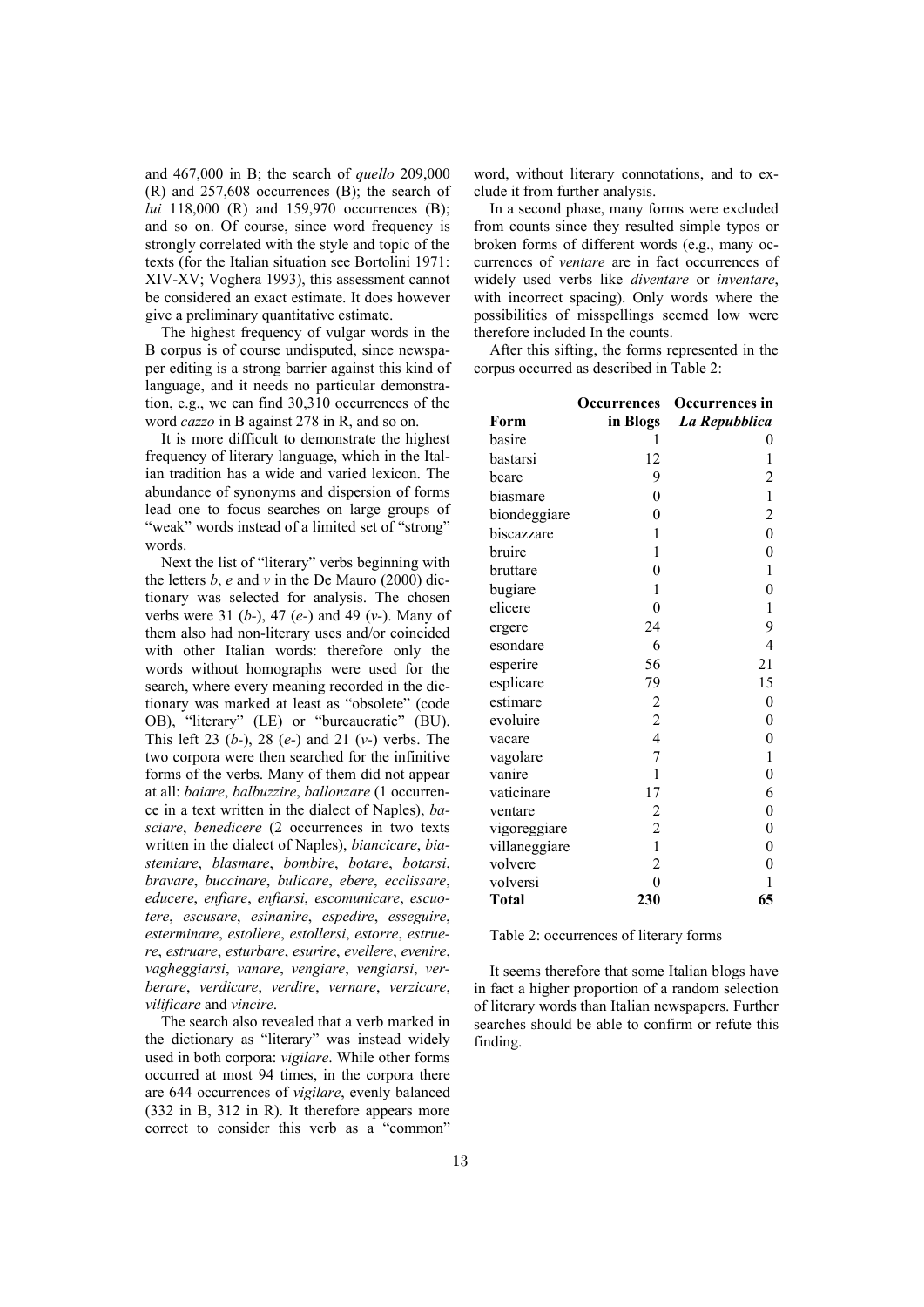### **4 Conclusion**

Preliminary analyses of Italian blogs seem to confute the simple equivalence "blogs = informal text". Clearly, both statistical tools and special monitoring software are needed to give this kind of search more focus and more depth. Future searches must also achieve a better understanding of the coverage of search engines and should be based upon different search engines. It would be useful, moreover, to identify and exploit other searchable indicators of the linguistic quality of a text. Anyway in future researches adequate space should be allowed for the assessment of the presence of literary features in many blogs.

## **Reference**

- [Baron 2000] Baron, N. *Alphabet to Email. How written English evolved and where it's heading*. London-New York, Routledge.
- [Berruto 1987] Berruto, G. *Sociolinguistica dell'italiano contemporaneo*. La Nuova Italia, Firenze
- [Bonomi 2002] Bonomi, I. *L'italiano giornalistico. Dall'inizio del '900 ai quotidiani on line*. Franco Cesati Editore, Firenze.
- [Bortolini 1971] Bortolini, U., Tagliavini, C. and Zampolli, A. *Lessico di frequenza della lingua italiana contemporanea*. IBM Italia, Milano.
- [De Mauro 2000] De Mauro, T. *Il dizionario della lingua italiana*. Paravia, Milano.
- [Pistolesi 2004] Pistolesi, E. *Il parlar spedito.* Esedra, Padova.
- [Tavosanis in print a] Tavosanis, M. *Traditional corpora and the Web as corpus: the Italian newspapers case study*. Presented at CLIN 2005, Amsterdam, 16 December 2005.
- [Tavosanis in print b] Tavosanis, M. *Are blogs edited? A linguistic survey of Italian blogs using search engines*. To be presented at AAAI-CAAW 2006, Stanford, 27-29 March 2006.
- [Voghera 1993] Voghera, M. "Le variabili testuali e pragmatiche". In T. De Mauro, F. Mancini, M. Vedovelli, M. Voghera, *Lessico di frequenza dell'italiano parlato*. Etaslibri, Milano: 32-38.